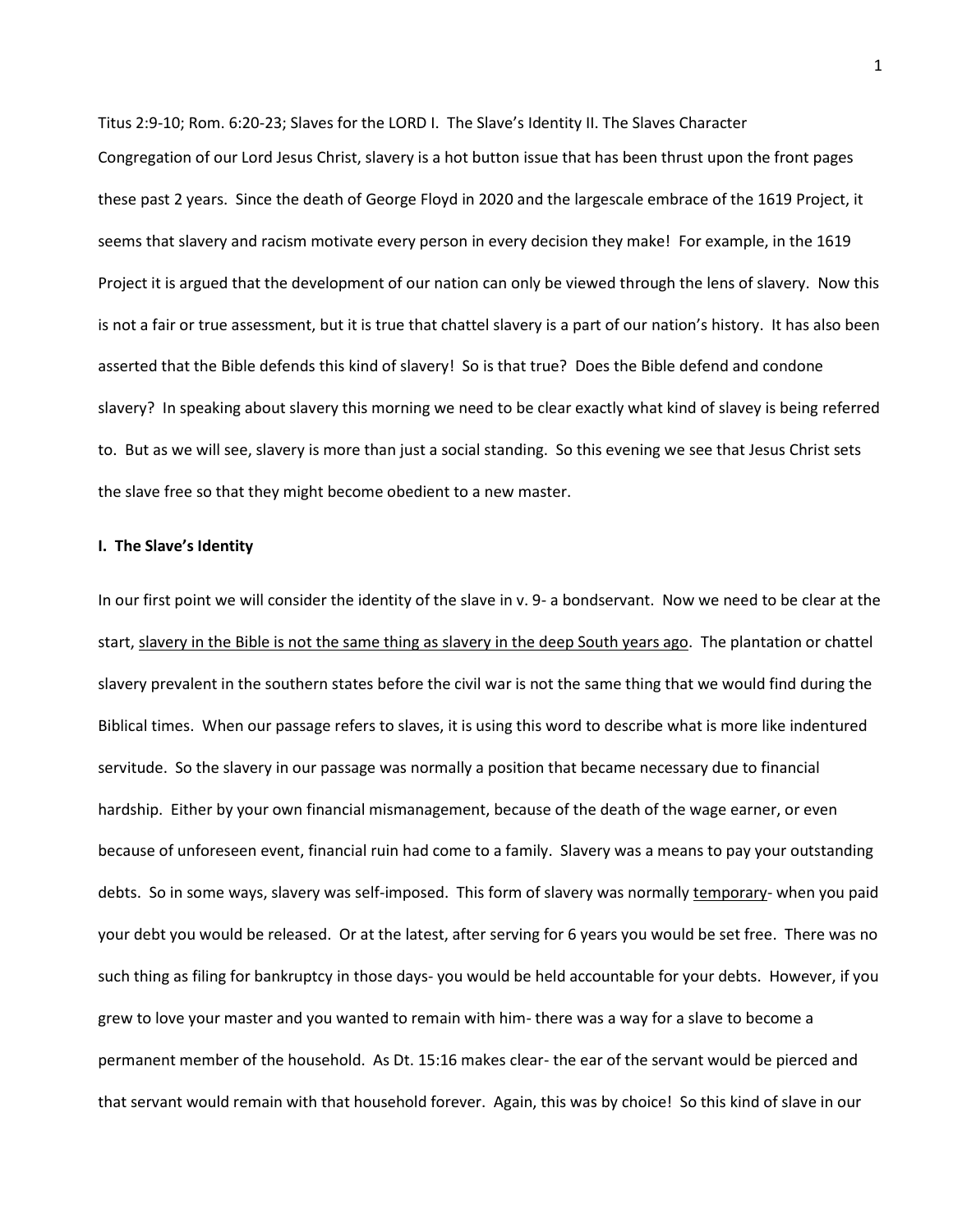passage is not the same as the slavery in the Americas before the civil war. Silvery in the US was a forced slavery- where people were bought and sold against their will. Often, they were stolen from their homes and sold to the highest bidder. We only need to read Dt. 24:7 to find out that this form of slavery is a sin- in fact- if you stole a person and sold that person- you would forfeit your own life! Death was the consequence for those who sold other people for a profit. And added to this fact, there is only once race- the human race! To exalt one person and enslave another based on the color of their skin a great evil- a sin that God hates- because He made man- all mankind- in his own image! We are equal in His sight- fellow image bearers.

So this need to be kept in mind- the Bible does not defend slavery as we know it happened in the US. But, when we take a step back we do find that slavery is a redemptive theme that applies to all of God's people! As Dt. 15:15 says, you should have pity on the slaves because you yourself were slaves in the land of Egypt! Or as we read in the 10 commandments- I am the LORD your God who brought you out of land of slavery. Remember that you were slaves in Egypt, and I liberated you. This redemptive theme is carried in the NT- where our slavery is not in Egypt but slavery to sin! And these chains of bondage have been broken by Jesus Christ! Remember what we read in Rom. 6:20- you once were slaves to sin, but now you have become slaves of God! Paul refers to himself as a slave of Jesus Christ in Rom. 1. So as a child of God, we see our identity as former slaves to sin who have been set free! But more than that- having been purchased by Jesus Christ we are slaves to Him and righteousness! Regardless of our external position- slave or free- we are all bondservants of Christ! So it could be said that we are all slaves who serve at the pleasure of our master- Jesus!

## **II. The Slaves Character**

Now that we understand the position of slaves in the Bible- and how we are all slaves to Jesus- in our second point we will consider the character of those who are slaves. So v. 9 continues, slaves are to be submissive to their masters in all things. Now submission is to be subject- to be humble and obedient. Instead of rebelling, you bow the neck to their yoke if you will. Also note, in all things. This is a lifestyle- in every situation and at all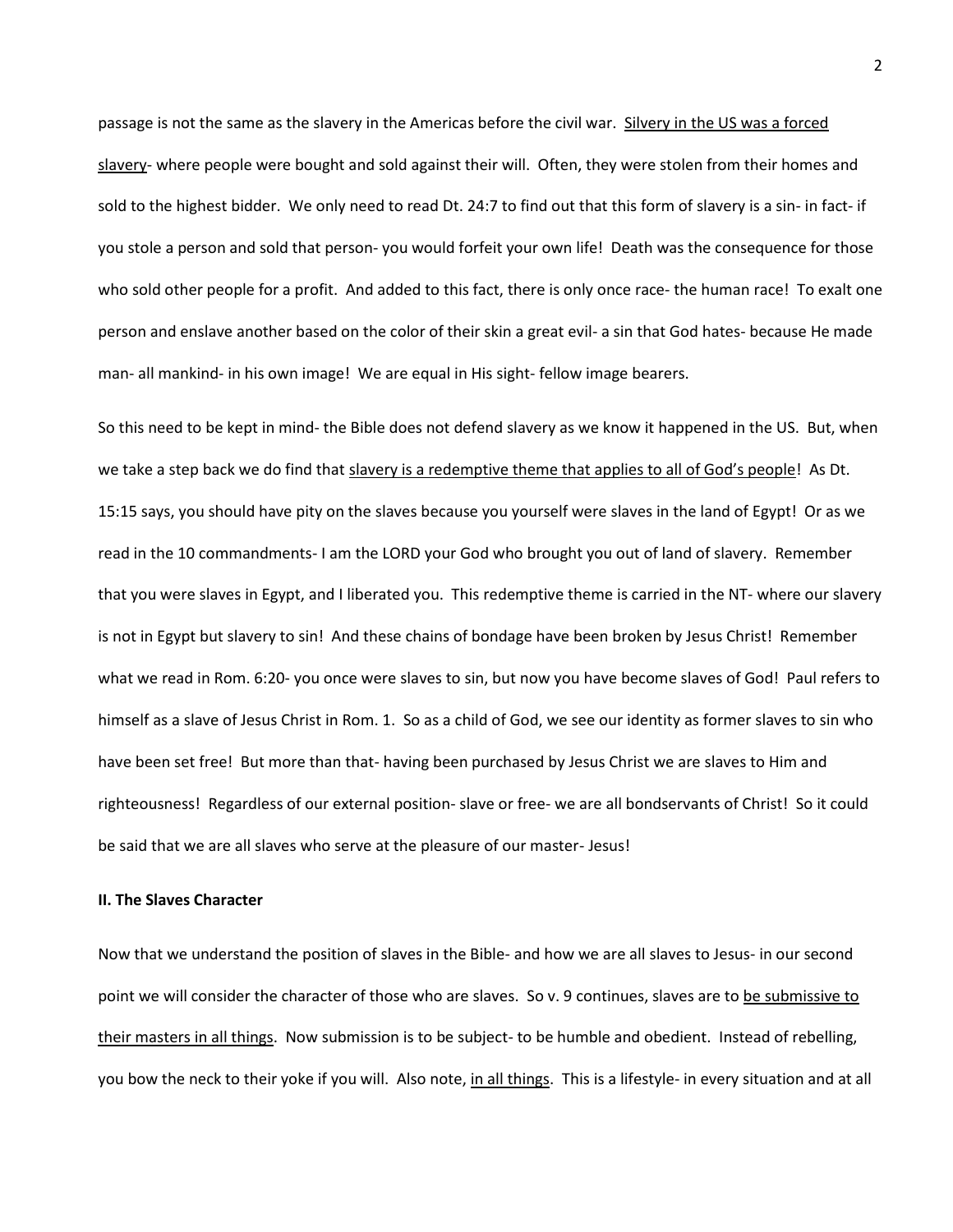times- to submit to those who are over you. The fact is, we are all under the authority of another- there is no one here who is supreme. In the home - in the church- in the workplace- and in society as a whole there is order. We all are under people who have greater authority. Who have a higher position. We are called to respect, honor and obey those whom God has place over us. To do what they ask and obey in all things lawful. Although not strictly a master/ slave relationship, we can apply this concept to the workforce. Those who are employed are to be submissive in all things- doing what is asked of them. But note that as v. 9 continues- this applies even to the way in which we are to obey. We are to aim at being well pleasing- that our work would be acceptable! To be trustworthy and dependable- doing good work- so that we would be a delight to those under whom we serve. I could say it is almost like a calling to be the employee of the month every month- working hard and in a pleasing manner so that our master would be satisfied with our work. And in a general way- we all serve at the pleasure of our master- our Lord Jesus! We seek to obey God over all- to be pleasing to our master Jesus- knowing that even as we work on earth we are serving- working- as unto the Lord. As Col. 3:23 says, whatever you do, work heartily, as for the Lord and not for men, for you are serving the Lord Christ! So positively, the work of servants will be done with submissive and obedient hearts- in a manner that pleases the master. And negatively- as v. 9 concludes, they will not be argumentative. For those under authority, the desire to be abrasive or insubordinate must be curbed. So servants do not talk back to or speak against those God has placed over them. Now this is important- particularly today. It is so common for those under authority to despise, slander and mock those who are over then. To complain and grumble. But respect is something that the leaders and masters deserve- it is their God given right! If God is the one who places masters over us- then how we speak should reflect this. For example, just consider the current political context. Although our leaders are not our masters strictly speaking, they are over us in their position and authority. However, have you ever heard someone say- well, I didn't vote for this person, so I don't have to respect, submit to or obey them! But that is not how it works- God puts masters and leaders over us so we must not be insubordinate. Nor are we to be pilfering- we should not waste the time or resources of our masters. To shoplift, steal or waste. Now this one